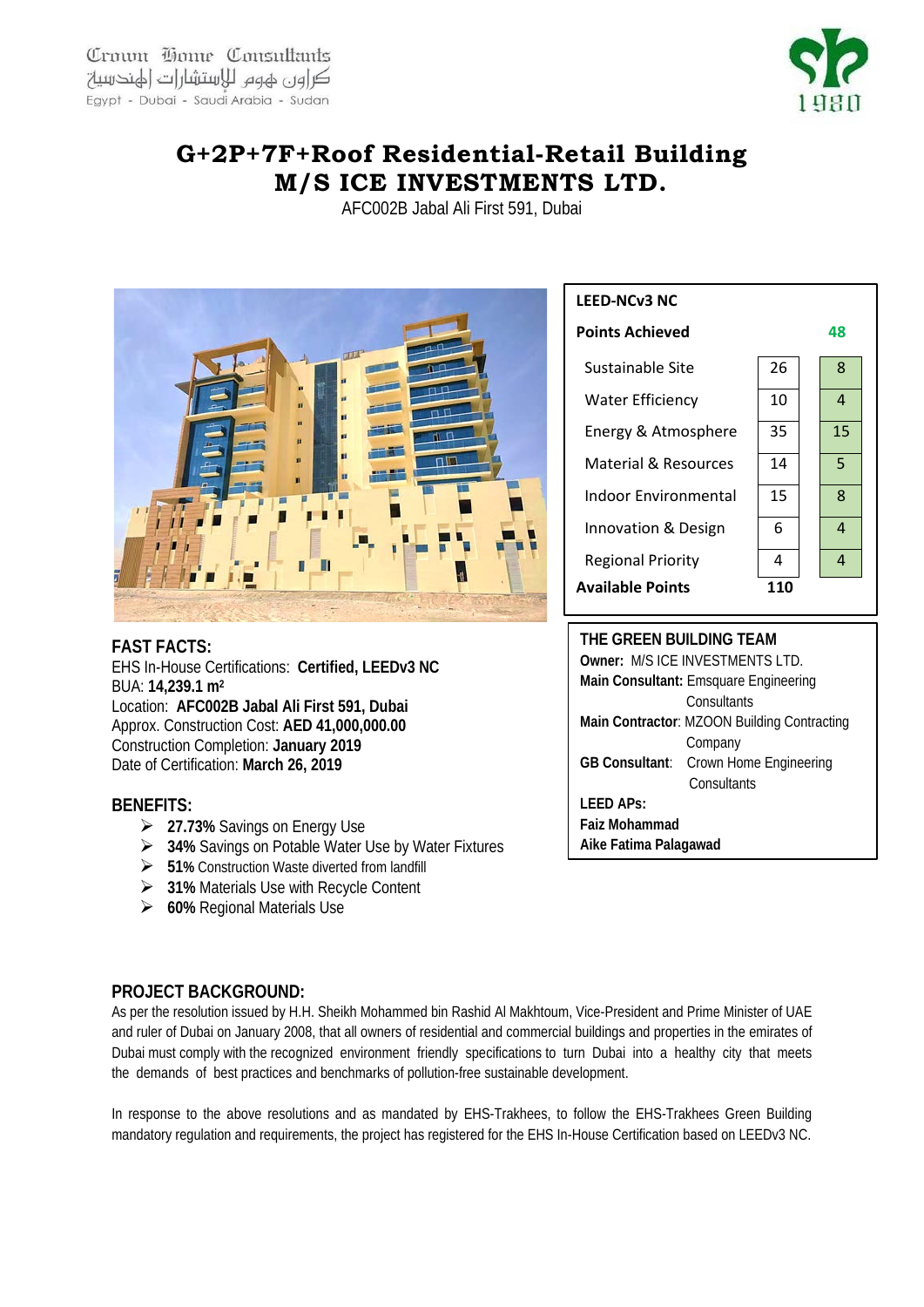

## **M/S ICE INVESTMENTS LTD. RESIDENTIAL BUILDING / RETAIL BUILDING**

## **DESIGN**

The building owner has created sustainable facility by incorporating sustainable designs and measures which can help the occupants save energy throughout the building life span. The owner has envisaged tranquil and livable buildings dual with vitality or serenity and environmentally friendly residential building and have created the same.

## **LIFESTYLE**

Welcome to a world of style and elegance combined with comfort and accessibility of Dubai, one of the fastest growing modern metropolis of the region. Exceptionally designed and laid out apartments located at Al Furjan Dubai, centrally located with ready access to all the amenities and facilities to make your leisure moments memorably enjoyable and fulfilling.

# **GREEN BUILDING FACT SHEET**

### **SUSTAINABLE SITE:**

- During construction, the Construction Team has formulated an appropriate plan and implemented erosion control measures relevant to the site. Such as stabilization of site entrance, dust control by watering, temporary fencing, protection of excavated soil, proper storing of construction materials and proper segregation of constructions waste, etc. for preventing the site erosion.
- The Residential-Retail Building has provided covered car parking spaces in ground and podium floors.
	- Assigned several Car Parking spaces for low-emitting fuel efficient (LEFE) or hybrid car.
	- Assigned several car parking spaces for car / van pool.
- **100%** of the car parking spaces are covered by the building.
- **100%** Roof material has been painted with coatings having SRI of 93.



### **WATER EFFICIENCY:**

The project installed efficient sanitary wares with low flush and flow rates which gives the project **34%** water savings.

### **ENERGY & ATMOSPHERE:**

- The project is estimated to achieve **27.73%** annual energy savings through installation of the following:
	- Efficient building envelope. Wall, roof and glazing are having higher u-value.
	- Installation of Dx units with high EER value.
	- FAHUs with heat recovery having 66% efficiency.
	- Installation of LED lights
	- Installation of automatic lighting controls such as motion/occupancy sensors in the common areas and timer control for external lighting.
- $\triangleright$  Dx units have environment friendly, R410 refrigerants.
- > The project's HVAC equipment & lighting controls has been commissioned and tested and balanced.
- $\triangleright$  Additional energy meters were added for FAHU loads for monitoring and verifications purposes in addition to Main meters installed for whole building metering.